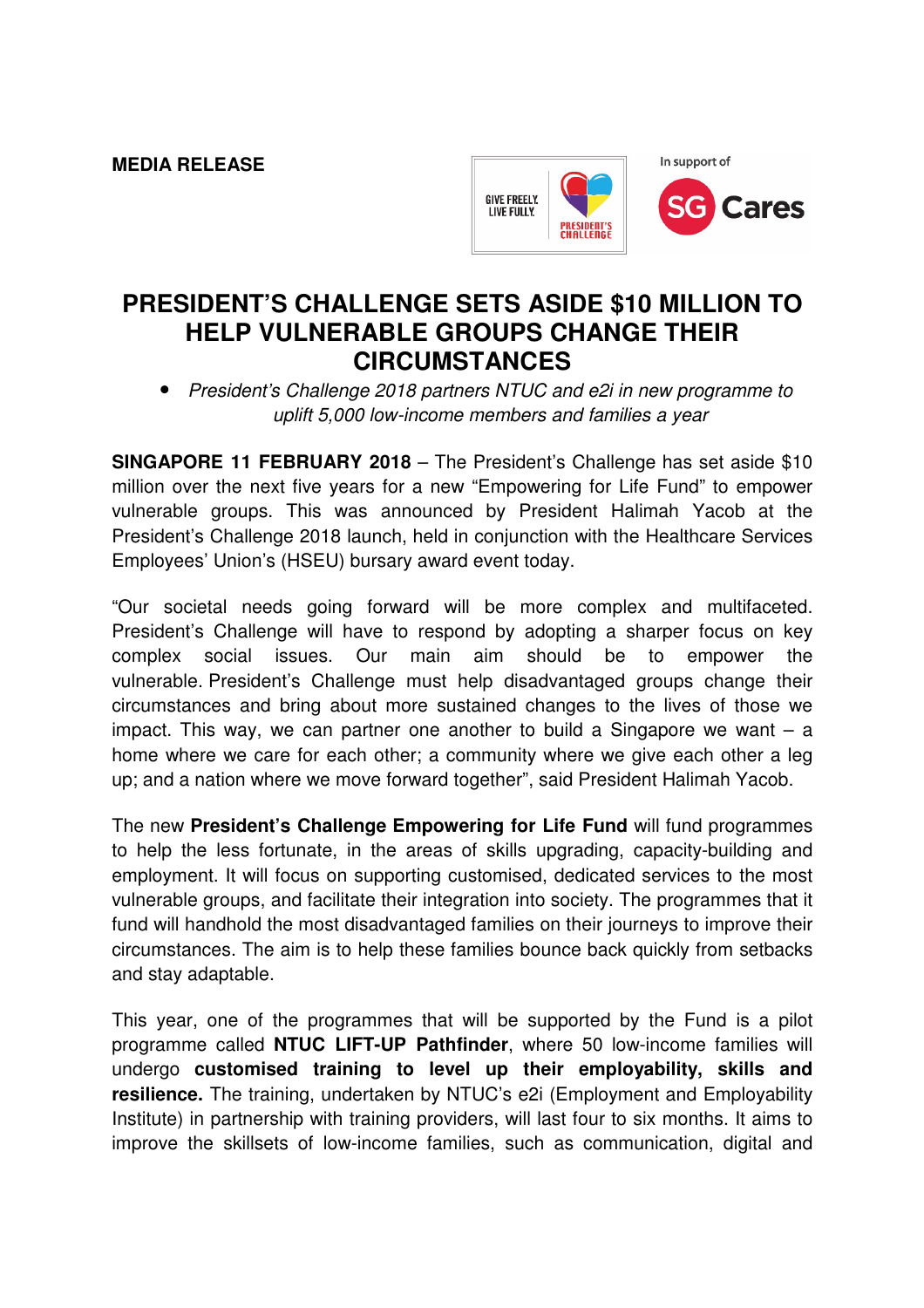financial management skills, as well as help them in building emotional resilience. Volunteer befrienders will also step in to help provide support and guidance.

LIFT-UP Pathfinder is an enhancement of the LIFT-UP programme launched in 2016, under the NTUC-U Care Fund. LIFT-UP offers low-income families from NTUC affiliated unions/associations opportunities to attend experiential workshops that promote family bonding, as well as enrichment workshops to broaden their exposure and develop skills in their areas of interest, such as photography or entrepreneurship. With the support from President's Challenge, 5,000 low-income members and their families are expected to benefit each year from the LIFT-UP and LIFT-UP Pathfinder programmes.

Chan Nget Hoong, a Senior Patient Service Associate with KK Women's and Children's Hospital, is one of the HSEU families looking forward to signing up and receiving further support under LIFT-UP Pathfinder. Two of her children have been receiving HSEU Bursary awards to alleviate their school-going costs for the past 5 years. The family is a beneficiary of the existing LIFT-UP programme. With a monthly household income that is just enough to get by, she hopes that LIFT-UP Pathfinder will empower her family to move out of their current situation.

"It is a challenge to find time and the right courses to upgrade myself. My son wants to be an entrepreneur and the talks we have attended under LIFT-UP programme often encourage him to think big and pursue his dreams. My daughter is studying hard in the hope of becoming a lab technician. I hope LIFT-UP Pathfinder can offer more customised support that help point my children in the right direction, bolster their career aspirations and bring them a better paying job," said Nget Hoong.

NTUC Assistant Secretary-General Zainal Sapari, who is also Director of NTUC Care and Share Department and NTUC U Care Centre, said, "NTUC has an array of initiatives that aim to help our low-income union members and their families lessen their financial burden. In addition to this, we hope to equip them with relevant skills to enhance their employability and resilience, so that they can have better opportunities to progress in their careers. The partnership with President's Challenge 2018 for LIFT-UP Pathfinder will help NTUC sustain these efforts in helping low-income families upskill as a family."

Besides low-income families, President's Challenge will continue to support a widerange of programmes across various sectors including children and family services, healthcare and eldercare, disability services, rehabilitation of ex-offenders, as well as sports, the arts, heritage, culture and nature. This year, President's Challenge is supporting 59 beneficiary organisations.